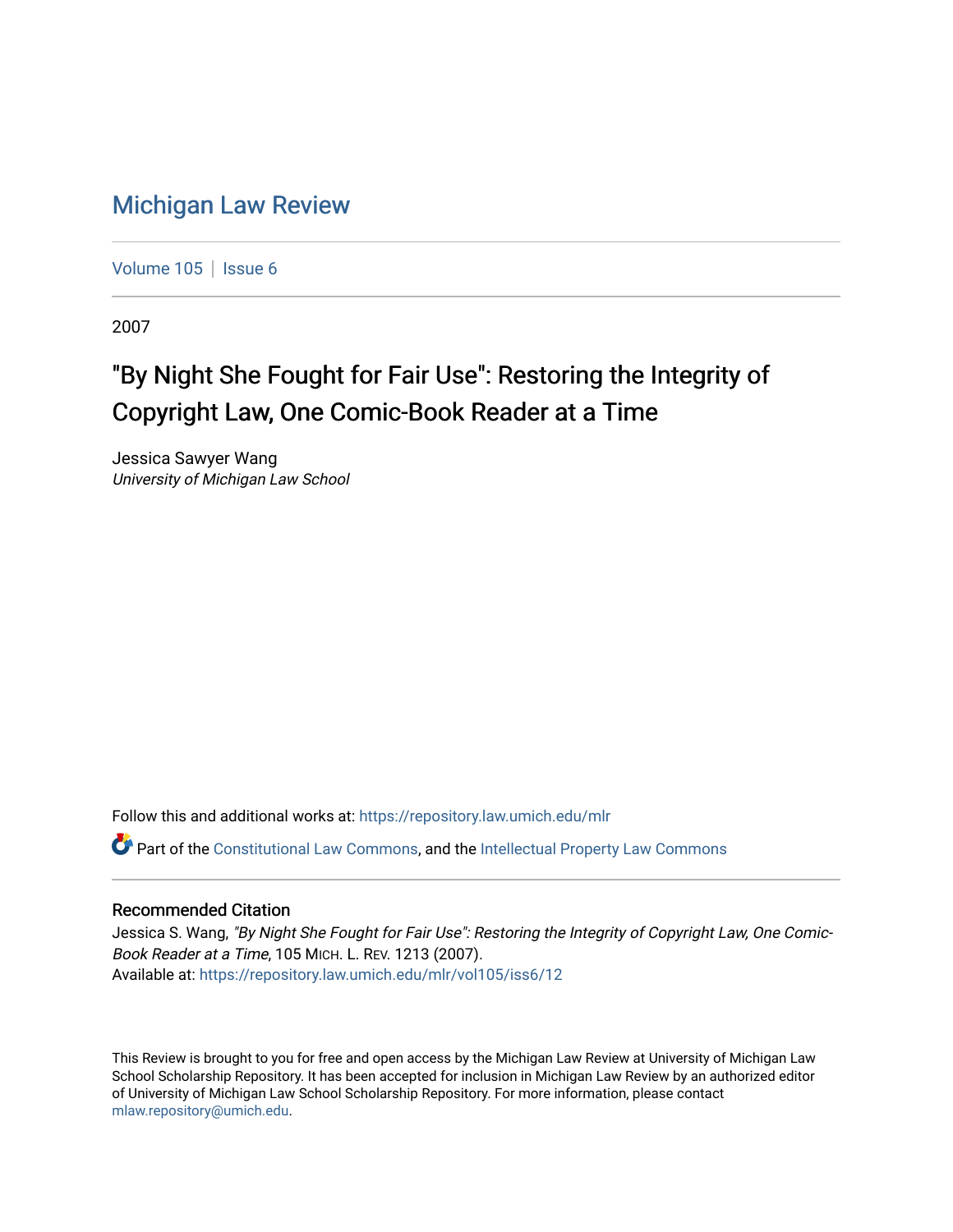# **"BY NIGHT SHE FOUGHT FOR FAIR USE": RESTORING THE INTEGRITY OF COPYRIGHT LAW, ONE COMIC-BOOK READER AT A TIME**

*Jessica Sawyer Wang\**

**BOUND** By LAW? **By** *Keith Aoki, James Boyle, & Jennifer Jenkins.* Durham, North Carolina: Duke University Center for the Study of the Public Domain. **2006. Pp.** 74. \$5.95; available for free at http://www.law.duke.edu/cspd/ comics/.

#### **INTRODUCTION**

Students of copyright law quickly learn that the subject is counterintuitive. One of the first revelations of this is—somewhat alarmingly—the purpose of copyright itself. Contrary to popular belief, copyright is not just about protecting an artist's creation, but sharing it.' Simultaneously protecting a work and sharing it helps to fulfill the Constitution's mandate that Congress "promote the Progress of Science ... by securing for limited Times to Authors  $\dots$  the exclusive Right to their  $\dots$  Writings."<sup>2</sup> In other words, Congress is to promote learning and the advancement of our culture.

The symbiosis of protecting and sharing is effected through the Copyright Act. First, to encourage artists to create, the Act bestows copyright ownership and all of its attending rights to artists.<sup>3</sup> Second, to allow the public to have access to those creations—and the opportunities for learning that go along with such access—the Act limits the owner's rights.<sup>4</sup> In this way, protection of an artist's work is part of a "copyright deal" that the artist makes with the public. If the Copyright Act does not grant a particular right

2. U.S. CONST. art. I, § 8, cl. 8. Because this clause establishes the foundation for both the copyright and patent regimes, I have omitted the words that apply to patents. In the eighteenth century, the word *science* referred to "knowledge or learning" and hence belongs with the copyright portions of the clause. L. RAY PATTERSON **& STANLEY** W. LINDBERG, THE **NATURE** OF COPYRIGHT: A LAW OF **USERS'** RIGHTS 48 (1991). This is clear also from the syntax of the clause.

4. *Id. §§* 107-122.

**<sup>\*</sup>** J.D. candidate, May 2007. I would like to thank Susan M. Komfield and my Law Review colleagues for their comments on earlier drafts of this Notice.

*See* Fogerty v. Fantasy, Inc., 510 U.S. 517, 524 (1994) ("The primary objective of the Copyright Act is to encourage the production of original literary, artistic, and musical expression for the good of the public."); Feist Publ'ns, Inc. v. Rural Tel. Serv. Co., 499 U.S. 340, 349-50 (1991) ("The primary objective of copyright is not to reward the labor of authors, but '[t]o promote the Progress of Science and useful Arts.' To this end, copyright assures authors the right to their original expression, but encourages others to build freely upon the ideas and information conveyed by a work." (citations omitted)).

<sup>3. 17</sup> U.S.C. § 106 (2000). Note that copyright protects expression only, not ideas. *Id. §* 102.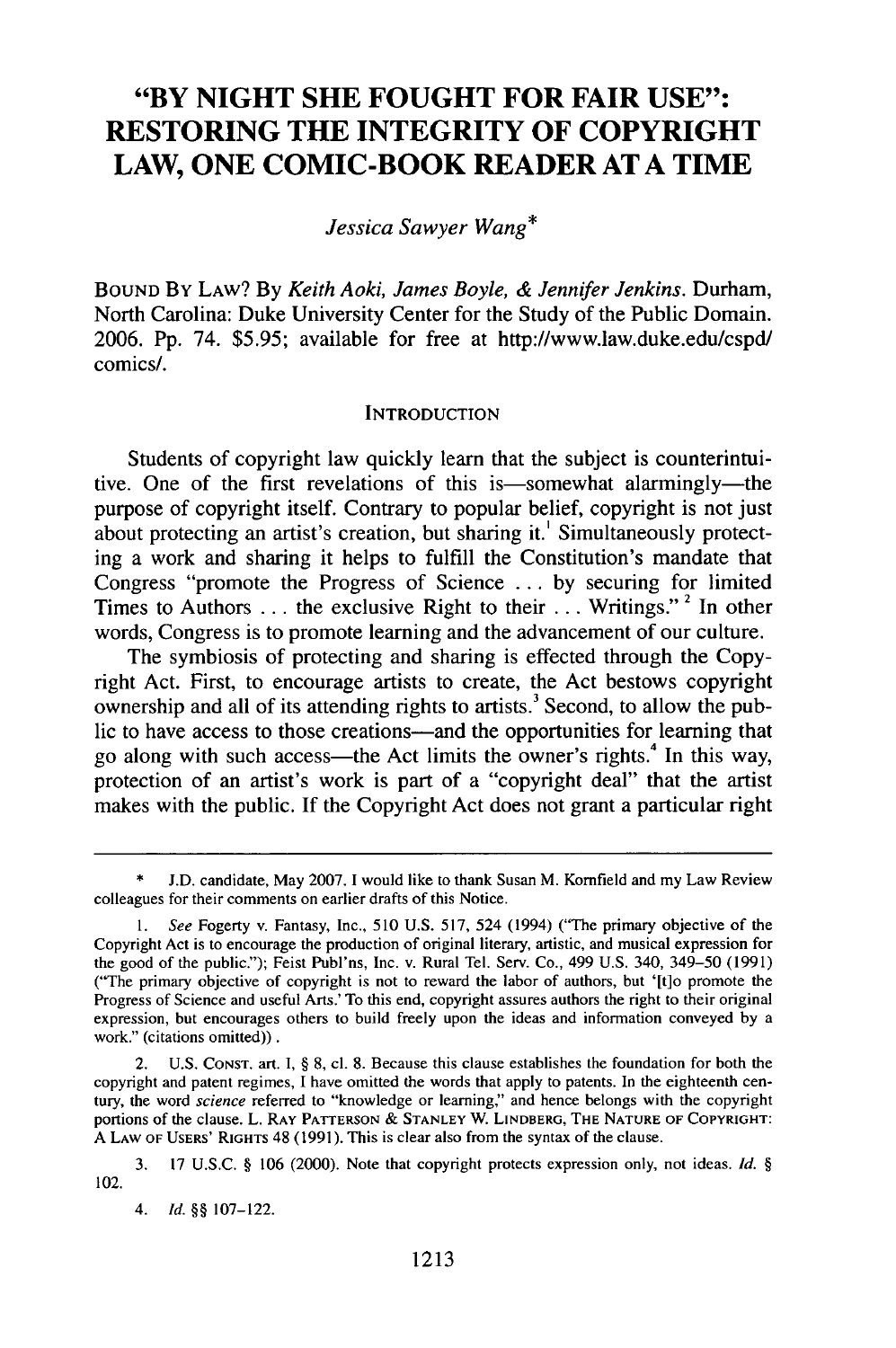to an artist, then that means the right belongs to the public. Fittingly, works that are not protected by copyright are said to be in the public domain, and the same term applies to particular "aspects of copyrighted works that copyright does not protect."<sup>5</sup>

If copyright is counterintuitive in theory, it should be no surprise that it is equally counterintuitive in practice. This is especially true of the tricky doctrine of fair use, an essential aspect of the copyright regime. Recognizing the current state of confusion surrounding fair use, three academics decided to create a work that would contextualize, explain, and defend the concept. Their medium is a comic book and is entitled *Bound By Law?* Written by Keith Aoki $<sup>6</sup>$  (who also provided the illustrations), James Boyle, $<sup>7</sup>$  and Jennifer</sup></sup> Jenkins,<sup>8</sup> *Bound By Law?* chronicles the experiences of a documentary filmmaker named Akiko. Akiko, encumbered by the current copyright system, learns that the solution to her problems is a strengthened doctrine of fair use. One might wonder why Aoki, Boyle, and Jenkins chose to convey their message in the form of a comic book. Their response is compelling:

For some strange reason, none of our intended audiences seem eager to read scholarly law review articles. What's more, there is something perverse about explaining an essentially visual and frequently surreal reality in gray, lawyerly prose. Finally, what could better illustrate the process we describe than a work which has to feature literally hundreds of copyrighted works in order to tell its story, a living exercise in fair use? (p. 70)

In *Bound By Law?,* Aoki, Boyle, and Jenkins communicate to the lay reader why fair use should matter to everyone, particularly artists.

This Notice critiques *Bound By Law?,* analyzing the major themes of the book and suggesting that at least one additional issue should have been addressed. Part I describes the current confusion threatening fair use. Part II focuses on the book's three major themes, (A) the rise of a "rights culture," (B) the necessary balance that is missing from the present copyright regime, and (C) a consideration of an ideal copyright regime. Part III argues that a key issue is raised in *Bound By Law?* only implicitly and is never fully explored. The book should have addressed the fact that third-party, non-author owners of copyright skew the "copyright deal" envisioned by the Constitution. Such owners are a force driving the growth of the rights culture, and those who wish to preserve the integrity of fair use—and the copyright regime itself-must understand the role that these owners play.

I. CONFUSION: AN ARCHENEMY OF THE FAIR USE DOCTRINE

Copyright law has been said to approach "the metaphysics of the law, where the distinctions are, or at least may be, very subtile [sic] and refined,

<sup>5.</sup> Jessica Litman, *The Public Domain,* 39 EMORY L.J. 965, 976 (1990).

<sup>6.</sup> Professor of Law, University of Oregon School of Law.

<sup>7.</sup> Professor of Law, Duke Law School.

<sup>8.</sup> Director, Duke Center for the Study of the Public Domain, Duke Law School.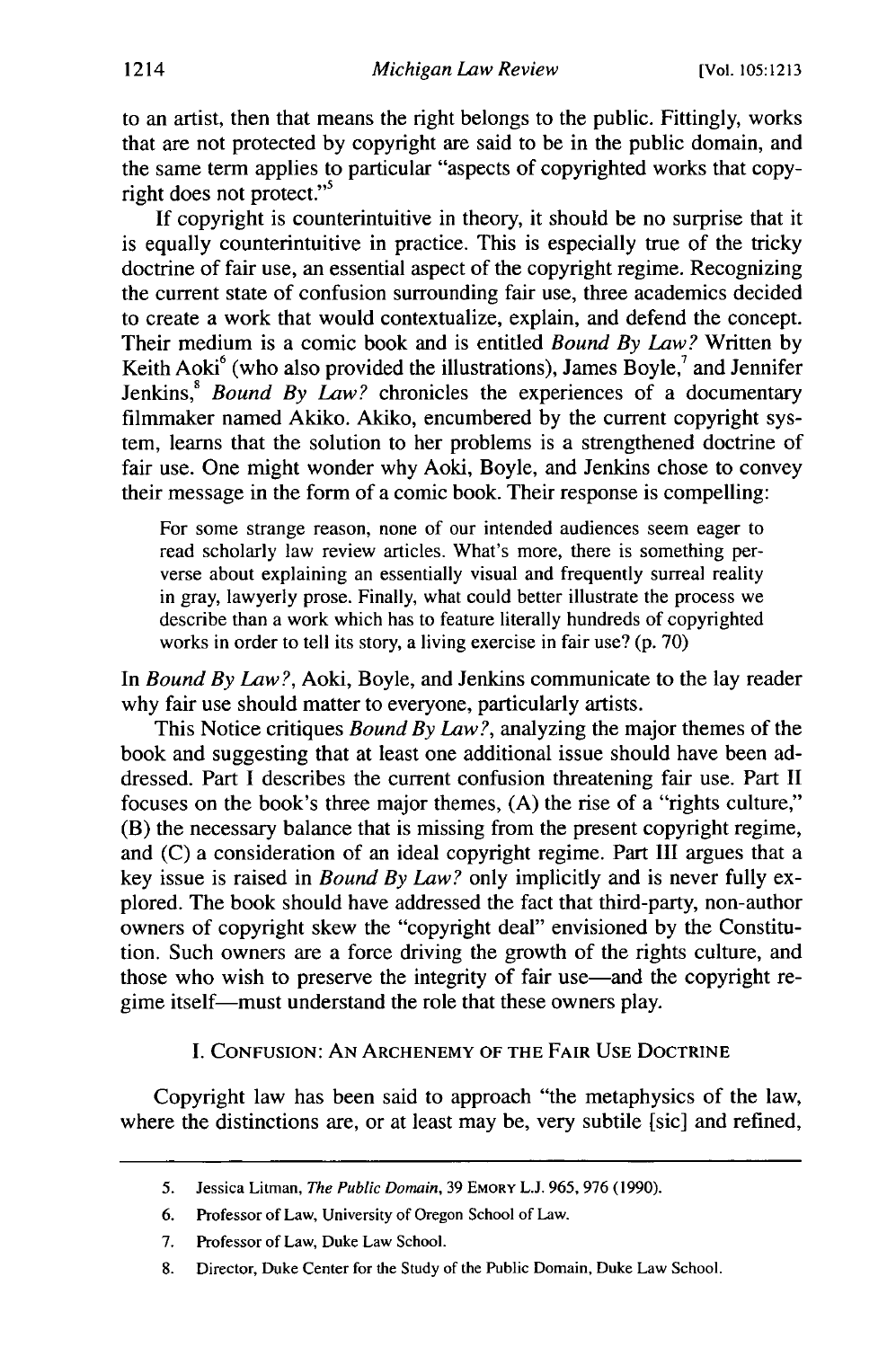and, sometimes, almost evanescent."<sup>9</sup> A particularly evanescent concept is that of fair use, which is one of the Act's built-in limitations on the rights of copyright holders. According to § 107 of the Act, fair use encompasses, but is not limited to, use "for purposes such as criticism, comment, news reporting, teaching (including multiple copies for classroom use), scholarship, or research."<sup>10</sup> Four factors should be considered when determining whether such a use is fair: "(1) the purpose and character of the use  $\ldots$ ; (2) the nature of the copyrighted work; (3) the amount **...** of the portion used...; and (4) the effect of the use upon the potential market for or value of the copyrighted work."<sup>11</sup>

Of course, it is not always easy to distinguish between an infringing use and a fair use. Consider the practice of sampling music---or otherwise borrowing and building upon musical ideas. The Supreme Court has set a good example in cases like *Campbell v. Acuff-Rose Music, Inc.,* explaining that "[tihe fair use doctrine thus 'permits [and requires] courts to avoid rigid application of the copyright statute when, on occasion, it would stifle the very creativity which that law is designed to foster.'"<sup>12</sup> Unfortunately, too many lower courts are not following this philosophy, and some are even going so far as to equate ostensible fair uses to stealing.<sup>13</sup> One court has found that a sound recording consisting of but three notes did not even warrant an *in*quiry into fair use,<sup>14</sup> even though de minimis use—a use so small it flies under the copyright radar—usually is excused by courts.<sup>15</sup>

And it's not just sampling that is slipping—or being pushed—outside of the safe haven of fair use. In *Princeton University Press v. Michigan*

13. For example, one court, chastising the musician Biz Markie, who arguably was engaged in fair use, proclaimed, "'Thou shalt not steal.' [sic] has been an admonition followed since the dawn of civilization." Grand Upright Music Ltd. v. Warner Bros. Records, Inc., 780 F. Supp. 182, 183 (S.D.N.Y. 1991). *See also infra* note 14.

14. Bridgeport Music, Inc. v. Dimension Films, 401 F.3d 647, 657 (6th Cir. 2004) ("If you cannot pirate the whole sound recording, can you 'lift' or 'sample' something less than the whole[?] Our answer to that question is in the negative."). The *Bridgeport* court unfortunately became mired in the issue of protecting a recording versus protecting a composition, but the general message conceming de minimis use is clear.

15. *E.g.,* Gordon v. Nextel Commc'ns, 345 **F.3d** 922, 924 (6th Cir. 2003) (finding that illustrations appearing in a television commercial did not infringe the copyright of the illustrator because the copying was de minimis).

<sup>9.</sup> Folsom v. Marsh, 9 F. Cas. 342, 344 (C.C.D. Mass. 1841) (No. 4901). In this opinion, Justice Story was the first to identify the concept we call *fair use;* although he did not use the term *fair use*, he explained that "a reviewer may fairly cite largely from the original work, if his design be really and truly to use the passages for the purposes of fair and reasonable criticism." *Id.* He then outlined several factors that courts should consider when deciding whether a particular use of copyrighted material is acceptable or infringing: "the nature and objects of the selections made, the quantity and value of the materials used, and the degree in which the use may prejudice the sale, or diminish the profits, or supersede the objects, of the original work." *Id.* at 348. These factors now are echoed in the Copyright Act. *See infra* text accompanying note **11.**

<sup>10. 17</sup> U.S.C. § 107 (2000).

<sup>11.</sup> *Id.*

<sup>12. 510</sup> U.S. 569, 577 (1994) (quoting Stewart v. Abend, 495 U.S. 207, 236 (1990)); *see also supra* note 1. In *Campbell,* the Court found that the 2 Live Crew song "Pretty Woman" was a parody of Roy Orbison's tune. *Campbell,* 510 **U.S.** at 582.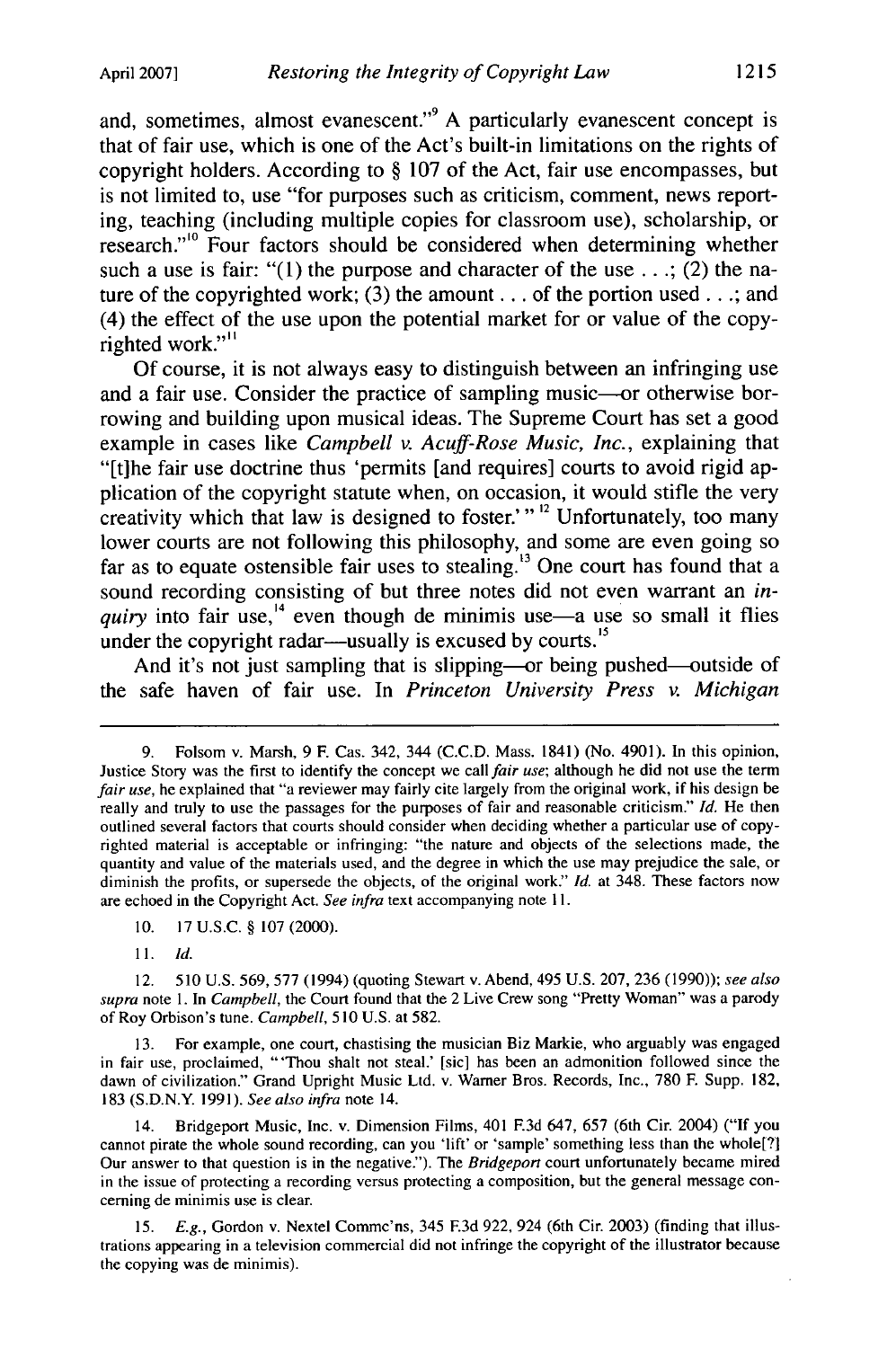*Document Services,* for example, a copy shop preparing coursepacks for students was found to have infringed publishers' copyrights.<sup>16</sup> The shopowner, believing his business was within the education exception provided by  $\S$  107,<sup>17</sup> had refused to pay royalties to the publishers.<sup>18</sup> As the dissenting judge noted, "Ironically, the majority's rigid statutory construction of the Copyright Act grants publishers the kind of power that Article I, Section 8 of the Constitution is designed to guard against."<sup>9</sup> Decisions like these, deeming an ostensible fair use infringing or stealing, $2^{\circ}$ mean that fair use has begun to seem not just evanescent or counterintuitive, but *wrong.* Indeed, the Copyright Office's own website counsels the public that "[t]he safest course is always to get permission from the copyright owner before using copyrighted material."<sup>21</sup> This is practical advice, to be sure, but not sound advice: it undermines the intention of the Article I, Section 8 Copyright Clause.

#### **II.** A CRUSADE FOR FAIR **USE ON** THREE FRONTS

The confusion that threatens fair use is the backdrop to *Bound By Law?* Akiko is thwarted at every turn in her quest to create a film about New York City. She finds, for example, that scenes incidentally incorporating the song "Pretty Woman" or "Happy Birthday" will require her to track down copyright owners, and she'll need to be prepared to pay a licensing fee (pp. 7-11, 15). Even a few seconds of a popular television show playing in the background of a scene likely will come with a price tag determined by the copyright owner (p. 13). As Akiko attempts to navigate the labyrinth of copyright law, with the help of a couple of amiable (though nameless) guides, she is tempted to make changes in order to cut costs or avoid hassle, even when those changes compromise her art (pp. 16–17)—and even when, according to most interpretations of the doctrine of fair use, she should not have to pay at all (pp. 22–23). The more she learns about the current state of copyright, the more exasperated Akiko becomes; "This whole thing is crazy! How are any films going to be made if we spend our time worrying about being sued or cutting and even re-editing them?" she implores (p. 18).

Akiko's guides understand her frustration. They share example after example of copyright gone awry, but they are always careful to emphasize that copyright at its core is a useful system. The guides explain that copyright

<sup>16.</sup> Princeton Univ. Press v. Mich. Document Servs., Inc., 99 **F.3d** 1381, 1383 (6th Cir. 1996).

<sup>17.</sup> *See supra* text accompanying notes 10-11.

<sup>18.</sup> *Mich. Document Servs.,* 99 **F.3d** at 1384.

<sup>19.</sup> *Id.* at 1393 (Martin, C.J., dissenting).

<sup>20.</sup> *See* supra note 13 and accompanying text.

<sup>21.</sup> U.S. Copyright Office, Fair Use, http://www.copyright.gov/fls/fl102.html (last visited Nov. 7, 2006). The site continues, "When it is impracticable to obtain permission, use of copyrighted material should be avoided unless the doctrine of 'fair use' would clearly apply to the situation."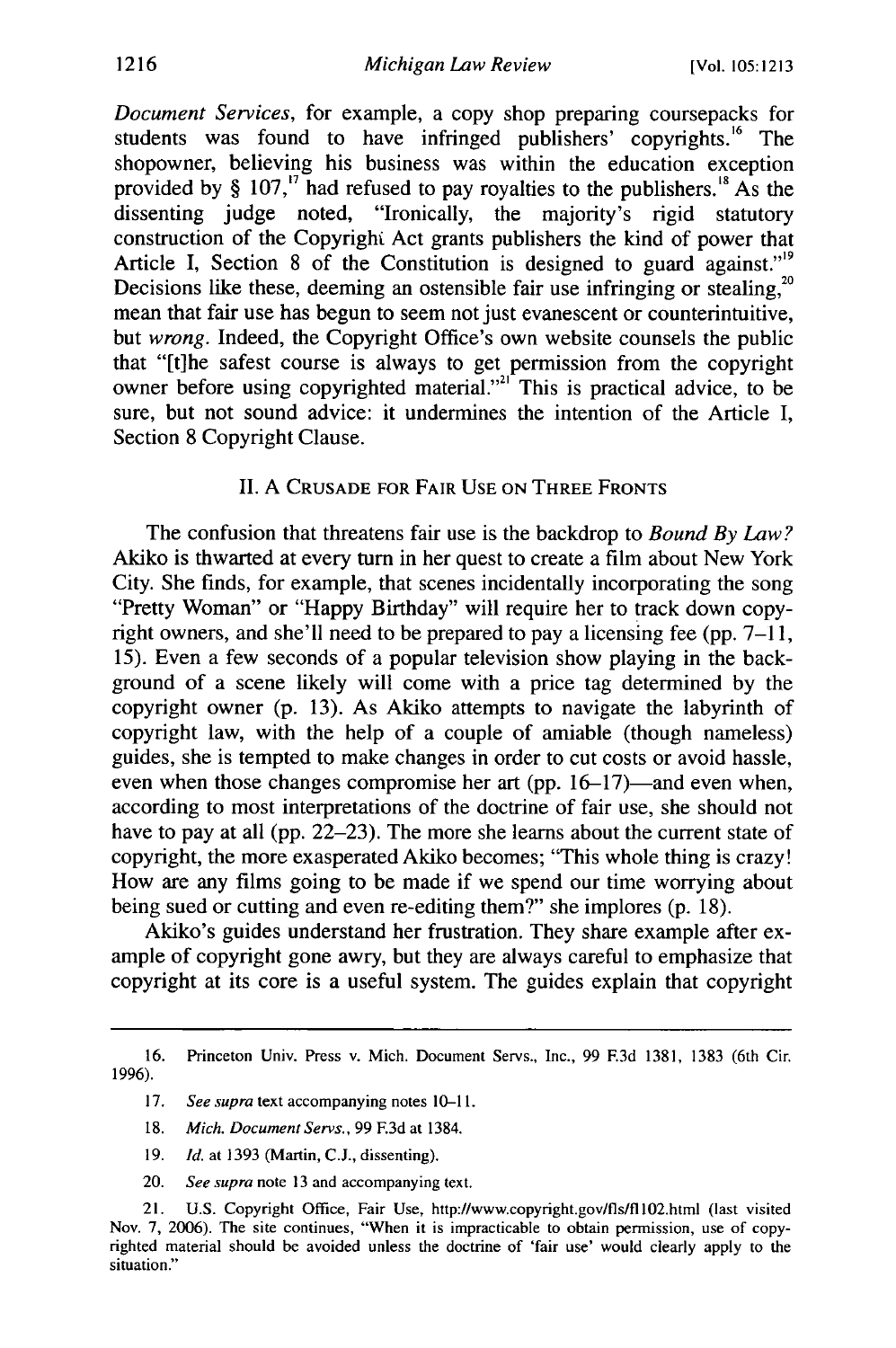has succumbed to a "'rights' culture" (p. 19) that upsets the system's crucial balance. They also encourage Akiko to think critically about how she as an artist would want the copyright system to work.

#### *A. The Rise of the Rights Culture*

When Akiko wonders how films will be made if artists are preoccupied with potential lawsuits, her guide tells her that things have not always been this way. Classic documentaries did not have to "go through this rigamarole" (p. 18). On the contrary, "many factors—new technologies ... new markets **...** have contributed to the rise of a 'rights' culture" (p. 19). This rights culture is a central theme of *Bound By Law?* The book challenges artists to "change the 'rights' culture by learning more about fair use, and even making some collective decisions about what's fair" (p. 23). Akiko's guides present examples of filmmakers who stuck to their guns by not asking permission when they knew the use would be fair (p. 22-23).

To its credit, *Bound By Law?* does not seek to create militant revolutionary artists who have no sense of the risk such a stand will entail. At the same time that it challenges artists to rise up, the book points out that "regardless of what the law says, rights clearances may play out differently in practice" (p. 52). Akiko's guides explain that artists often "shy away from acts that are actually legal" because "[t]he line between fair and unfair use can be fuzzy, and lawsuits can be expensive and unpleasant" (p. 55).

Still, this recognition of the practical inconveniences does not take away from the stirring call to arms. One of the real strengths of the book is its examples of just how nonsensical the copyright system has become. After reading so many examples of outlandish demands by copyright holders and irrational decisions by courts, it is difficult to resist donning a superhero's costume, picking up the shield of fair use, and fighting against the "crazed[,] out-of-control 'rights monster,'" just as Akiko is tempted to do (p. 28). For instance, Akiko's guides tell her about a documentary film "about the stage hands' view of Wagner's Ring Cycle" that happened to contain in the background 4.5 seconds of an episode of *The Simpsons* (p. 13). The Fox Broadcasting Company "demanded \$10,000 for rights to the 4½ seconds" of what "was clearly a 'fair use'" (p. 13). The guides also describe a scene in another documentary film in which a child in a ballroom dance competition was playing foosball (p. 14) and "spontaneously yell[ing], 'Everybody dance now,' a line from the C&C Music Factory hit" (p. 14). Warner Chappell, owner of the copyright to that song, "demanded \$5000 for the use of the line" (p. 14).

*Bound By Law?* effectively demonstrates why fair use is essential not only for artists, but for the general public, as well. On top of their incensing examples, the guides describe regrettable decisions by artists who compromised when they couldn't afford to use certain materials. One such decision involves the ballroom dance film: the filmmaker had to cut the "Everybody dance now" line, "even though it really fit the movie's theme" (p. 14). Akiko begins to wonder whether "we would have the great documentaries from the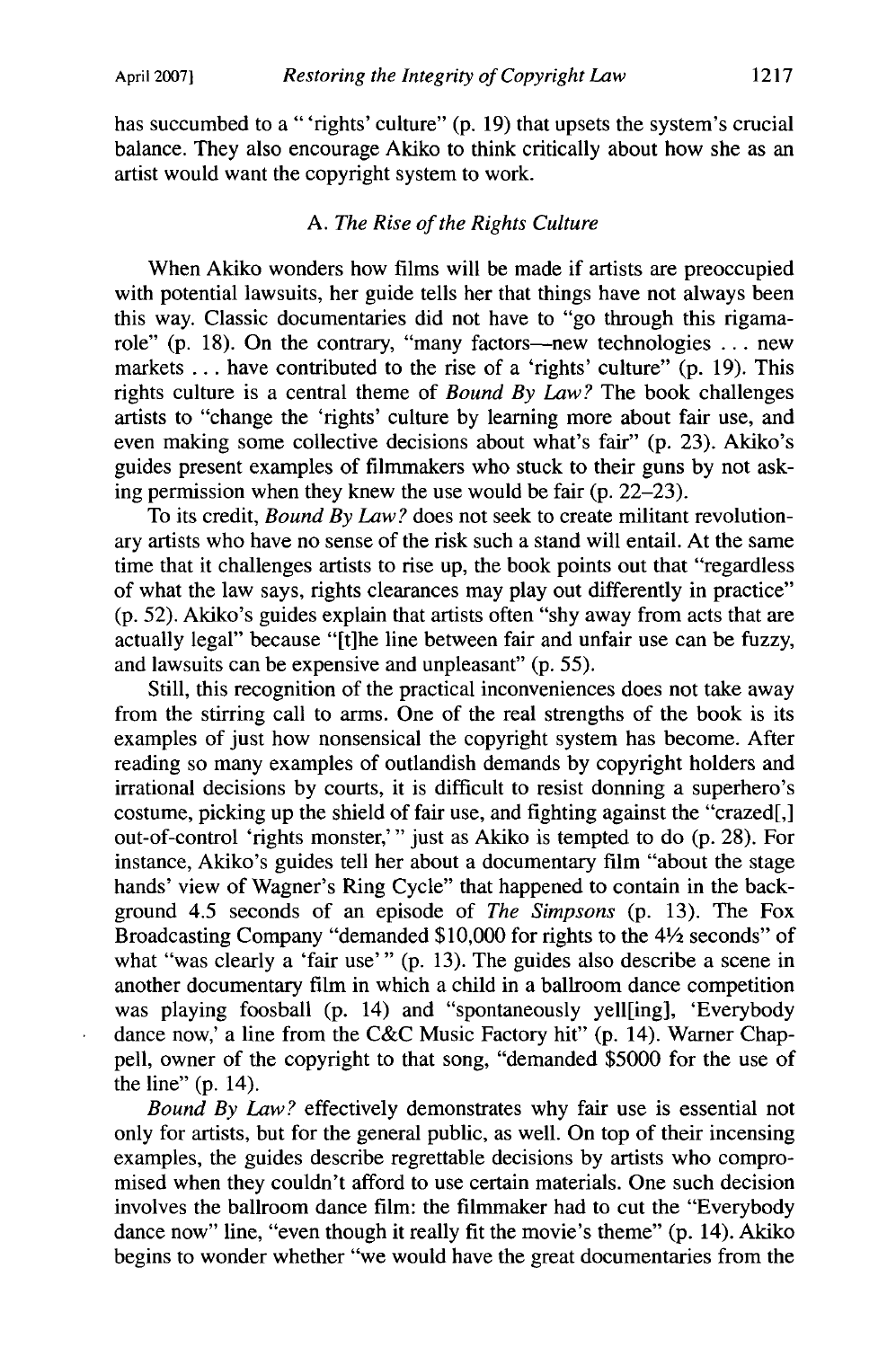past if these legal changes had been in place back then" **(p.** 46). The rights culture threatens not only the quality of art, but also the very integrity of copyright law, as it is established in the Constitution.

#### *B. The Necessity of Balance*

The welfare of both artists and the general public, of course, is at the heart of the Constitutional mandate creating the copyright regime, and the book emphasizes the balance that is necessary for copyright to work as it was intended. Akiko asks what many readers are probably thinking now that they know about the ways the rights culture has manifested itself: "What's this system for? Is copyright actually *bad* for artists?" **(p. 28).** The guide answers her quite effectively:

Copyright gives you rights that you can use to control and get paid for your work .... Artists sometimes think they want to have as much copyright protection as possible. Well, this may be great on the *output* side; but what about the *input* side? If everything is protected by copyright, then where do you get your raw materials? Copyright law also tries to give artists access to the raw materials they need to create in the first place. (p. 32)

He concludes his speech by quoting Judge Alex Kozinski: "Overprotecting intellectual property is as harmful as underprotecting it." $2^{22}$ 

An important aspect of this balance is the length of the protection provided by copyright. Akiko's guide explains that "[tlhe ever-lengthening copyright term seems to be having the opposite effect from what the Constitution intended" (p. 45). Indeed, the prescribed "limited  $Time[]$ ,"<sup>23</sup> which began as a fourteen-year copyright renewable for fourteen more years, $^{24}$  has bit by bit become a term of almost 100 years, thanks most recently to the Sonny Bono Copyright Term Extension Act.<sup>25</sup> This arrangement benefits artists-more accurately, it benefits copyright holders-but it ignores the other half of the copyright deal, the benefit to the public. The Constitution's mandate to promote learning is not fulfilled. "Now the balance between what is and isn't protected has been upset. Copyright law may no longer serve the interests of creators" (p. 45) because creators cannot use and build upon the works of others. As Aoki, Boyle, and Jenkins lament in the Afterword, "The system appears to have gone astray" (p. 67).

24. Copyright Act of 1790, ch. 15, 1 Stat. 124 (1790).

<sup>22.</sup> P. 33 (quoting White v. Samsung Elec. Am., Inc., 989 **F.2d** 1512, 1513 (9th Cir. 1993)). Judge Kozinski continues, "Creativity is impossible without a rich public domain **....** Overprotection stifles the very creative forces it's supposed to nurture .... Culture **...** grows by accretion, each new creator building on the works of those who came before." *Id.*

<sup>23.</sup> U.S. **CONST.** art. i, § 8, cl. 8.

<sup>25. 17</sup> U.S.C. §§ 301-305 (2000). This amendment extended the term of copyright from the life of the author plus fifty years (or seventy-five years for a work of corporate authorship) to the life of the author plus seventy years (or ninety-five years for a work of corporate authorship). Fortunately, the amendment that bears Bono's name does not completely reflect his philosophy: according to Mary Bono, who succeeded her late husband in the House of Representatives, "Sonny wanted the term of copyright protection to last forever." 144 CONG. REc. 24336 (1998).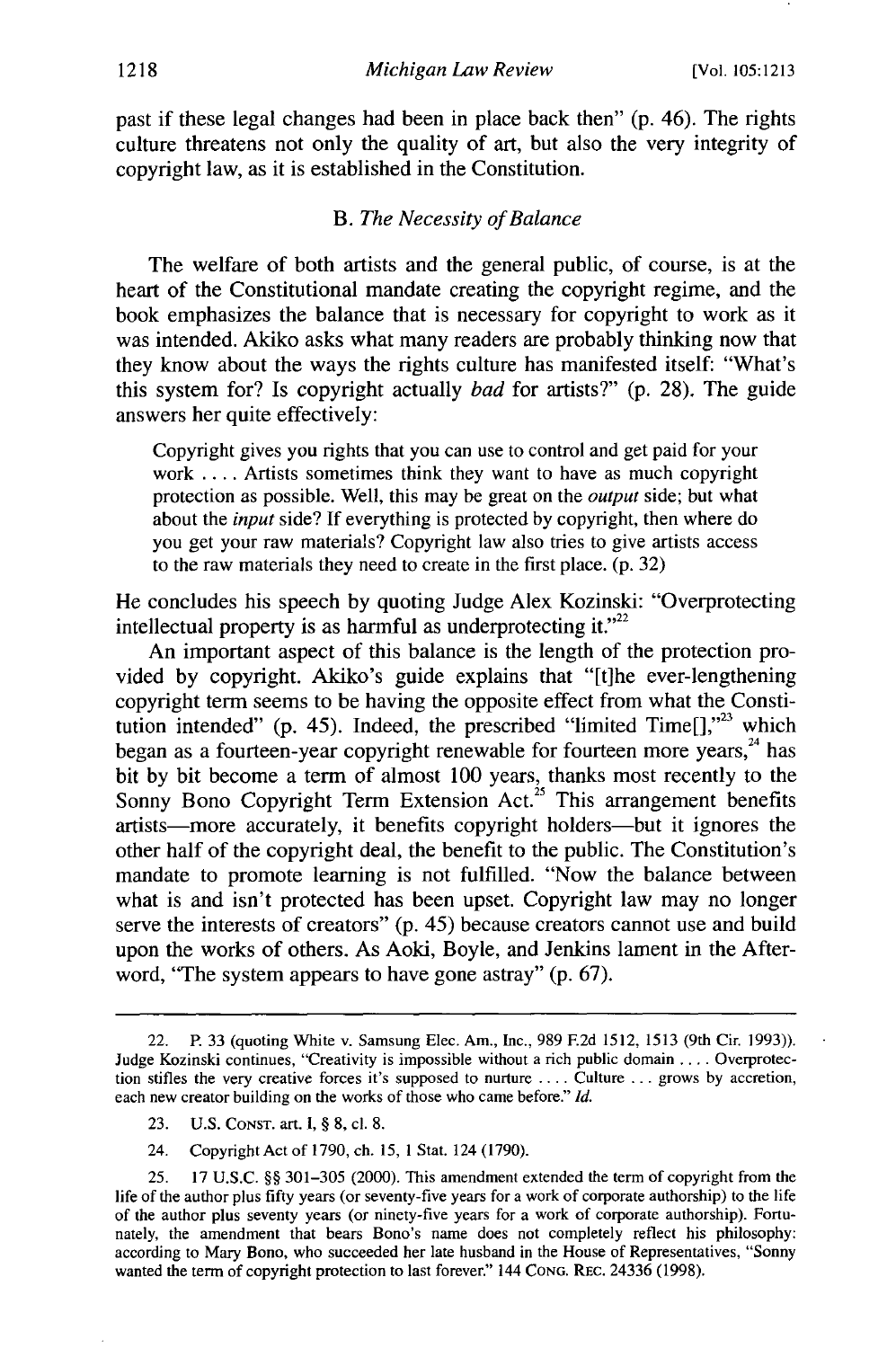### *C. The Face of an Ideal Copyright Regime*

Although the system indeed appears to have gone astray, that doesn't mean it cannot be set right again. As *Bound By Law?* winds to a close, Akiko begins to consider "what kind of copyright system ... we want" (p. 60). Do we want "every snippet and fragment" to be owned? (p. 61). Or do we want a "different kind of landscape," to analogize to land use, "where some things need to be private," but with "a lot of open public space in between" (p. 63)? Admittedly, the book's land use references are a bit hokey: "It's as if we were zoning an environment of the mind," "What we need here is sustainable development," "Hmmmm ... The cultural environmental movement," and so on (pp. 64–65). Even so, the sentiments behind the analogy are important: it is imperative that the system be improved, and the best way to accomplish that starts with consideration of what an ideal system should entail.

One attempt to rethink the copyright system has resulted in an entity-<br>or perhaps more appropriately, a *philosophy*--called Creative Commons.<sup>26</sup> Creative Commons is a way to fight back against the rights culture that *Bound By Law?* deplores. According to the Creative Commons website, "Balance, compromise, and moderation-once the driving forces of a copyright system that valued innovation and protection equally-have become endangered species. Creative Commons is working to revive them. We use private rights to create public goods: creative works set free for certain uses."<sup>27</sup> Creative Commons offers templates for an array of licenses that helps to fill in the gaps "between full copyright-*all rights reserved*--and the public domain-no *rights reserved.* Our licenses help you keep your copyright while inviting certain uses of your work-a 'some rights reserved' copyright."<sup>28</sup> Authors can download, free of charge, the symbols that reflect the particular licenses they wish to offer potential users of their works.<sup>29</sup> Because Creative Commons focuses on the wants and needs of artists and the public, it promotes what the Constitution intends, and therefore it is considered by many to be an ideal system-or at least as close to ideal as is possible.

Oddly, though the book pays homage to Creative Commons, it never explains what it is and why it represents a promising alternative to the current system. Apparently as an inside joke, Lawrence Lessig, Chairman and one of the founders of Creative Commons, is portrayed in *Bound By Law?* as the Statue of Liberty, holding a video camera, his pedestal inscribed with the

<sup>26.</sup> One of the founders of Creative Commons is *Bound By Law?* author James Boyle. Creative Commons, Frequently Asked Questions, http://wiki.creativecommons.org/FAQ (last visited Aug. 31, 2006).

<sup>27.</sup> Creative Commons, About Us, http://creativecommons.org/about/history (last visited Aug. 31,2006).

<sup>28.</sup> Creative Commons, Learn More about Creative Commons, http://creativecommons.org/ leammore (last visited Aug. 31, 2006).

**<sup>29.</sup>** Creative Commons, Choosing a License, http://creativecommons.org/about/licenses (last visited Aug. 31, 2006).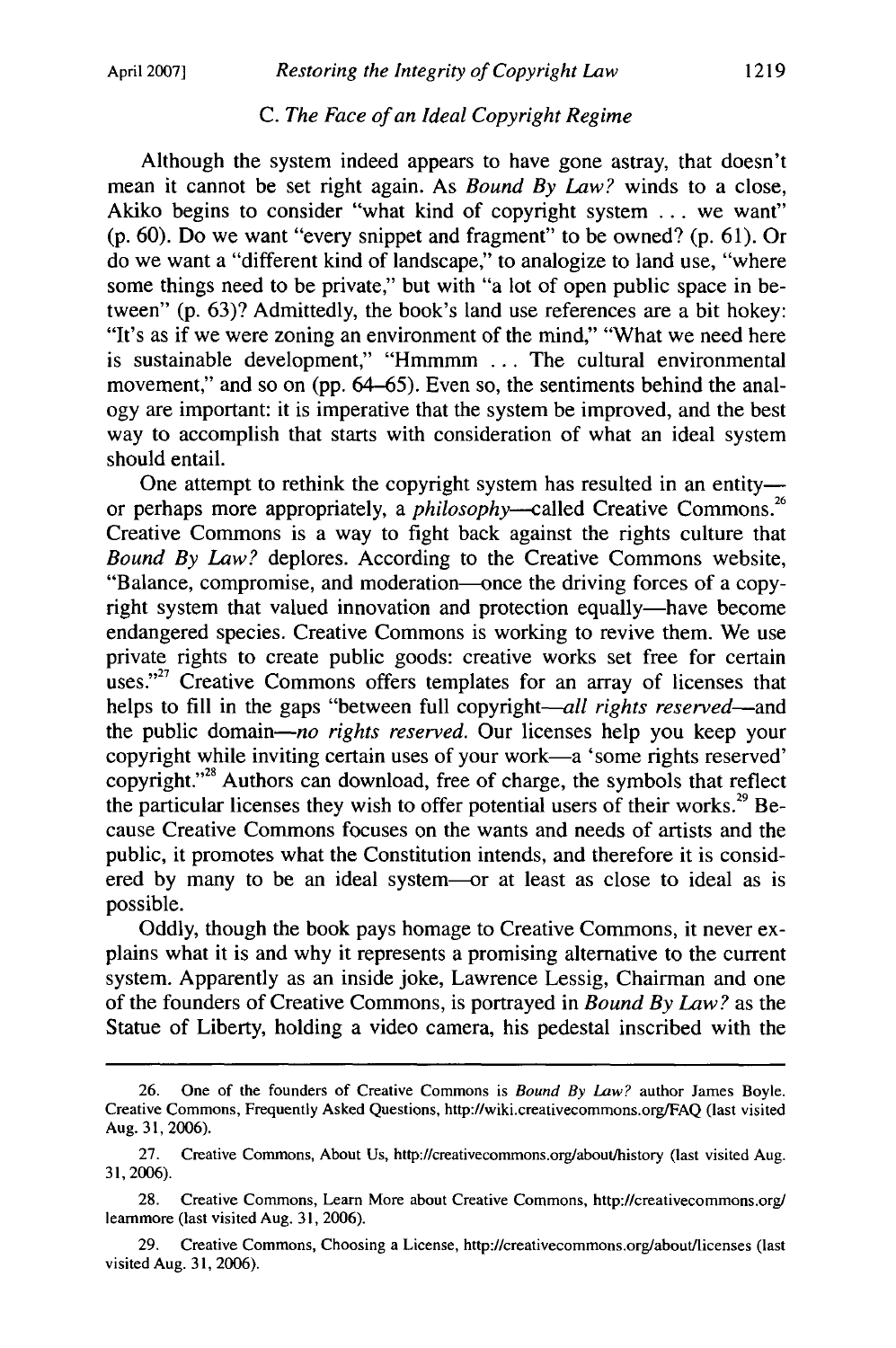words "Give me your wired, re-mixing masses yearning to be free" (p. 21). Later, one of the guides suggests that Akiko consider using Creative Commons, and the book suggests that the readers visit the Creative Commons website (p. 31). Still later, in the Afterword, it is explained briefly that Creative Commons is "a non-profit organization that provides simplified copyright tools for artists and creators" (p. 67), and the copyright page of *Bound By Law?* itself is stamped with Creative Commons symbols. Because this patchwork is the extent of the information provided, most lay readers probably will not understand why Creative Commons is so useful or why they should care to view the website in the first place. The authors should have been more explicit, particularly because Creative Commons pertains to the theme of creating an ideal system.

## III. A FORGOTTEN FRONT: THE **SKEWING** OF THE COPYRIGHT **DEAL**

Another aspect of *Bound By Law?* that should have been more explicit is the manner in which third-party, non-author owners of copyrights skew the copyright deal that the Constitution envisions. Indeed, the failure to explore the issue is a major shortcoming of the book. Third-party, non-author owners of copyrights upset the balance of copyright, and they are a force driving the growth of the rights culture.

This issue, perhaps inadvertently, appears in a fleeting example in *Bound By Law?,* but it is never fully explored. The opportunity arose in the example involving *The Simpsons,* discussed in Section I.A. Akiko's guide explains that in *Sing Faster,* the Ring Cycle stagehands documentary, "a small TV in the background was showing 'The Simpsons.' Matt Groening [creator of *The Simpsons]* didn't object, but Fox demanded \$10,000 for rights to the  $4\frac{1}{2}$  seconds! This was clearly a fair use, but [the documentary filmmaker] was told Fox would make litigating the issue difficult and costly" (p. 13). The copyright deal that was established between Groening and the public-and which Groening seems to have intuited-was skewed by the interests of Fox Broadcasting. Fair use of Groening's work, which would certainly have resulted in a richer new creative work, was prevented by the third-party non-author.

The copyright system envisioned by the drafters of the Constitution was intended to remedy situations like this one.3° The system embraced in the Copyright Act of 1790 was modeled after England's Statute of Anne.<sup>31</sup> Before the enactment of the Statute of Anne, English booksellers, who functioned also as publishers, had control over the circulation of books-

**<sup>30.</sup>** See **U.S. CONST.** art. **I,** § **8, cl. 8.** Third-party, non-author copyright owners are not addressed in the Copyright Clause; the copyright deal does not encompass such owners.

An Act for the Encouragement of Learning, by Vesting the Copies of Printed Books in the Authors or Purchasers of Such Copies, During the Times Therein Mentioned, 1710, 8 Anne, c. 19 (Eng.).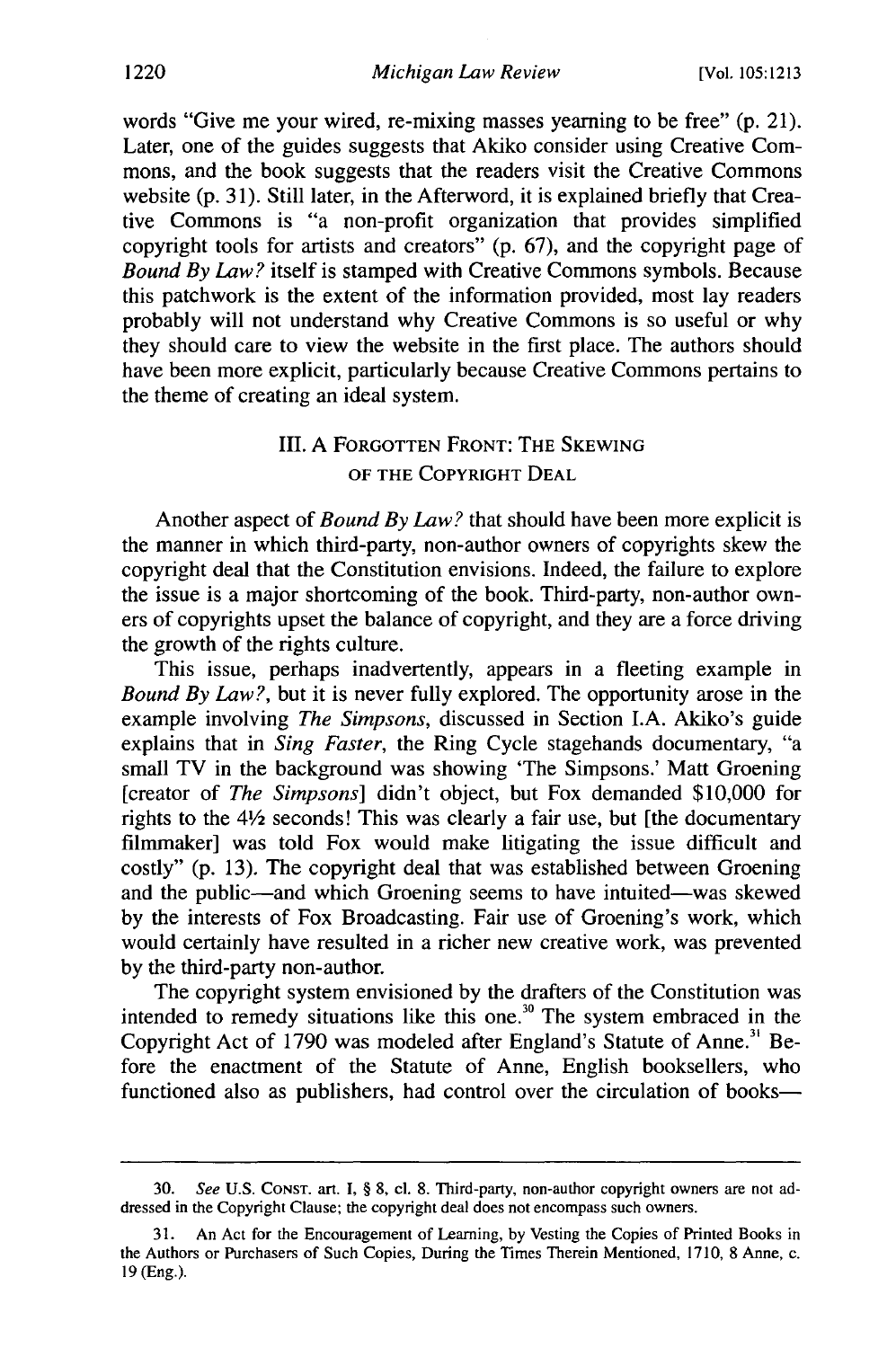they owned all copyrights, and their copyrights lasted indefinitely.<sup>32</sup> This was good for the publishers, but not good for the public. The Statute provided that authors would own copyrights and that they would only last for a limited time.<sup>33</sup> Taking control of books away from publishers and creating a deal between authors and the public encourages learning by making materials more widely available, as the official title of the Statute and its text explain **. 34**

When third-party non-authors own copyrights, the resulting triangle of interests skews the copyright deal, and fair use usually gets lost in the shuffle. Authors are likely to understand the importance of fair use in creating new works by building on existing works,<sup>35</sup> and the public is likely to understand the benefit it receives when fair use results in new works. But thirdparty non-author copyright owners are likely to focus on the profits they can reap by licensing uses of the works. As demonstrated by *Bound By Law?,* otherwise build upon that work to create new works.<sup>36</sup> When the copyright deal is skewed, authors and the public thus get the short end of the stick.<sup>3</sup>

Strengthening the copyright deal between artists and the public would be the first step toward restoring the integrity of the copyright regime. It seems clear that artists alone are best positioned to accomplish this.<sup>38</sup> The public is an unpromising conduit of reform because its influence is exercised mainly though Congress, which has been mesmerized by Sonny Bono's misguided philosophy of copyright.<sup>39</sup> Likewise, the courts cannot be relied upon,<sup>40</sup> and third-party, non-author owners naturally are unlikely to sacrifice their upper hand. *Bound By Law?* provides inspiration for artists who wish to reestablish

35. *But see supra* note 25 (describing Sonny Bono's desire that the term of copyright be indefinite).

36. *See supra* Section II.A.

**37.** This issue shows itself in a number of cases. For example, in *Princeton University Press v. Michigan Document Services,* 99 **F.3d 1381** (6th Cir. 1996), the plaintiff suing the copyshop owner was a third-party non-author copyright owner. The same was true in *Campbell v. Acuff-Rose* Music, Inc., **510** U.S. 569 (1994).

40. See supra Part *I.*

<sup>32.</sup> *Id.; see also* PATTERSON & LINDBERG, *supra* note 2, at 29.

<sup>33.</sup> *Id.*

<sup>34.</sup> *See supra* note 31. However, it is important to note the argument that, despite the promising language of the Statute of Anne, authors actually found themselves in much the same position as before. In other words, "[allthough the Statute of Anne ostensibly provides for an author's copyright, the main beneficiaries were the booksellers, because the law made copyright assignable to others .... [As a result of this] catch-22 situation, . **..** an author had to assign the copyright in order to be paid" and to have his work published. PATTERSON & LINDBERG, *supra* note 2, at 28. For a dissenting view, see **RONAN** DEAZLEY, ON THE ORIGIN OF THE RIGHT TO COPY: **CHARTING** THE **MOVEMENT OF** COPYRIGHT **LAW IN EIGHTEENTH-CENTURY** BRITAIN (1695-1775) 46 (2004) ("Parliament focused upon the social contribution the author could make in the encouragement and advancement of learning .... It was the free market of ideas, not the marketplace of the bookseller, which provided the central focus for the Statute *of Anne.").*

<sup>38.</sup> See supra Section **II.A.**

<sup>39.</sup> See *supra* note 25 and accompanying text.